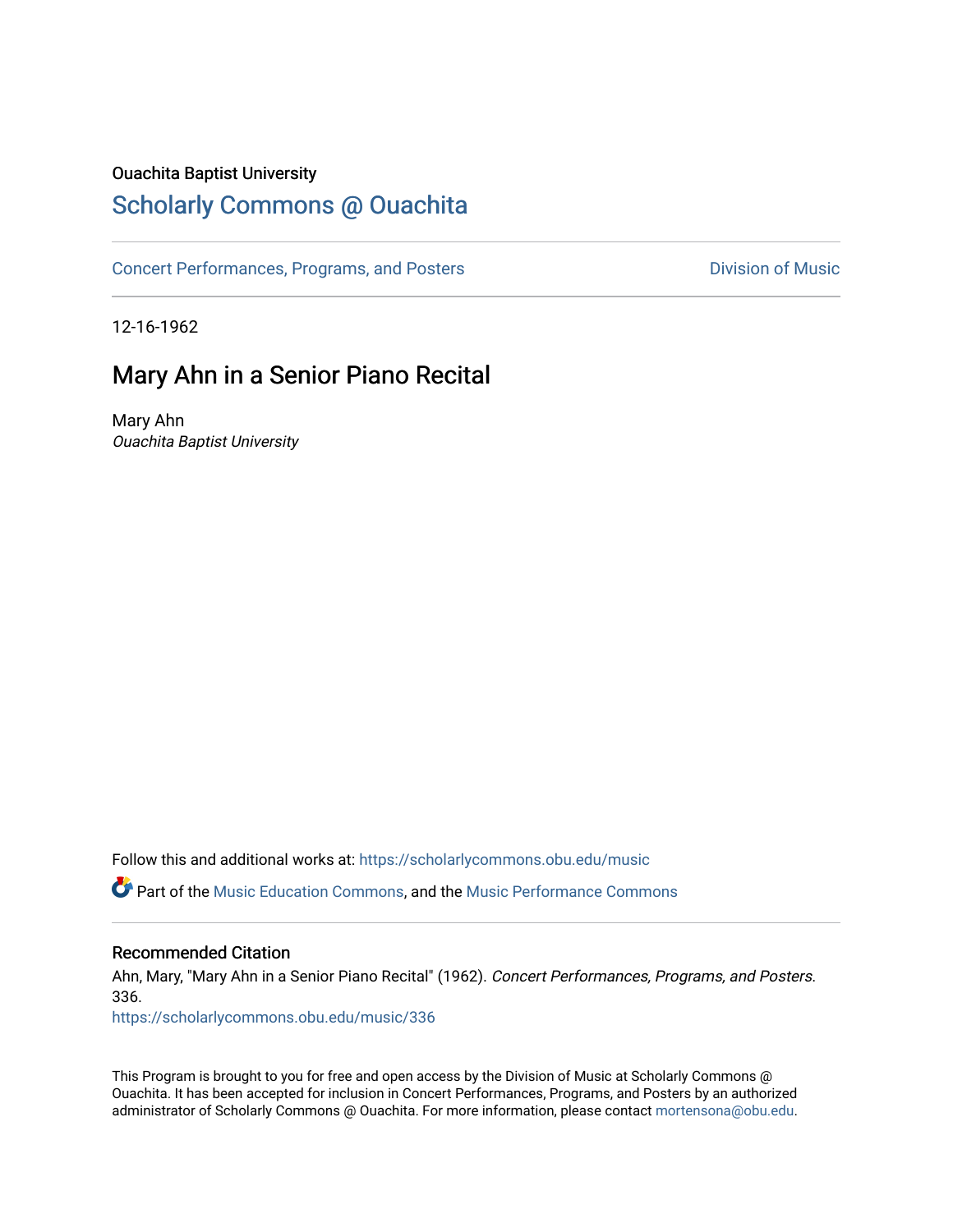Division of Fine Arts

# *Ouachita Baptist College*

presents

## **Mary Ahn**

pupil of Evelyn Bowden

in

SENIOR PIANO RECITAL

Mitchell Hall Auditorium

December 16, 1962

3 P.M.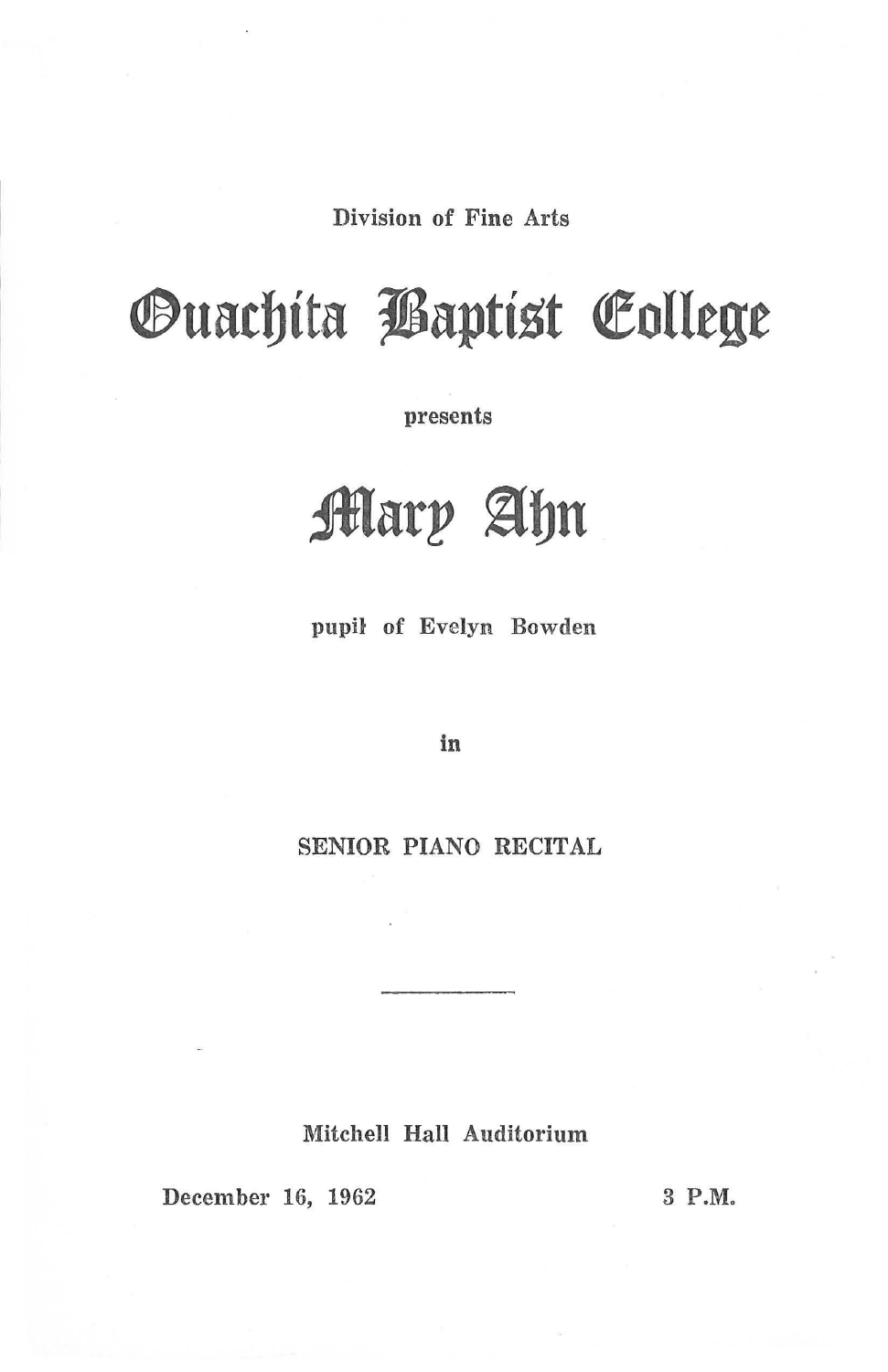# Pro

Prelude and Fugue in G Minor \Veil Tempered Clavichord, Bk. II

Sonata in F Minor, Op. 57 (Appassionata) \_\_\_\_\_\_\_\_\_ Beethoven Allegro assai

The Appassionata sonata belongs in the middle period when Beethoven produced some of his most celebrated masterworks. It was written in 1804, the year of stress when the full impact of his tragic deafness had been met, and can be said to voice Beethoven's defiance of his fate, his grim determination to meet his destiny and meet it courageously. "I shall seize fate by the throat." he said. "it shall certainly never overcome me." The name "Appassionata" was invented by the publisher Cranz to describe the passionate emotions of this music.

| Berceuse, Op. 57 |  |  |  |  | Chopin |  |
|------------------|--|--|--|--|--------|--|
|                  |  |  |  |  |        |  |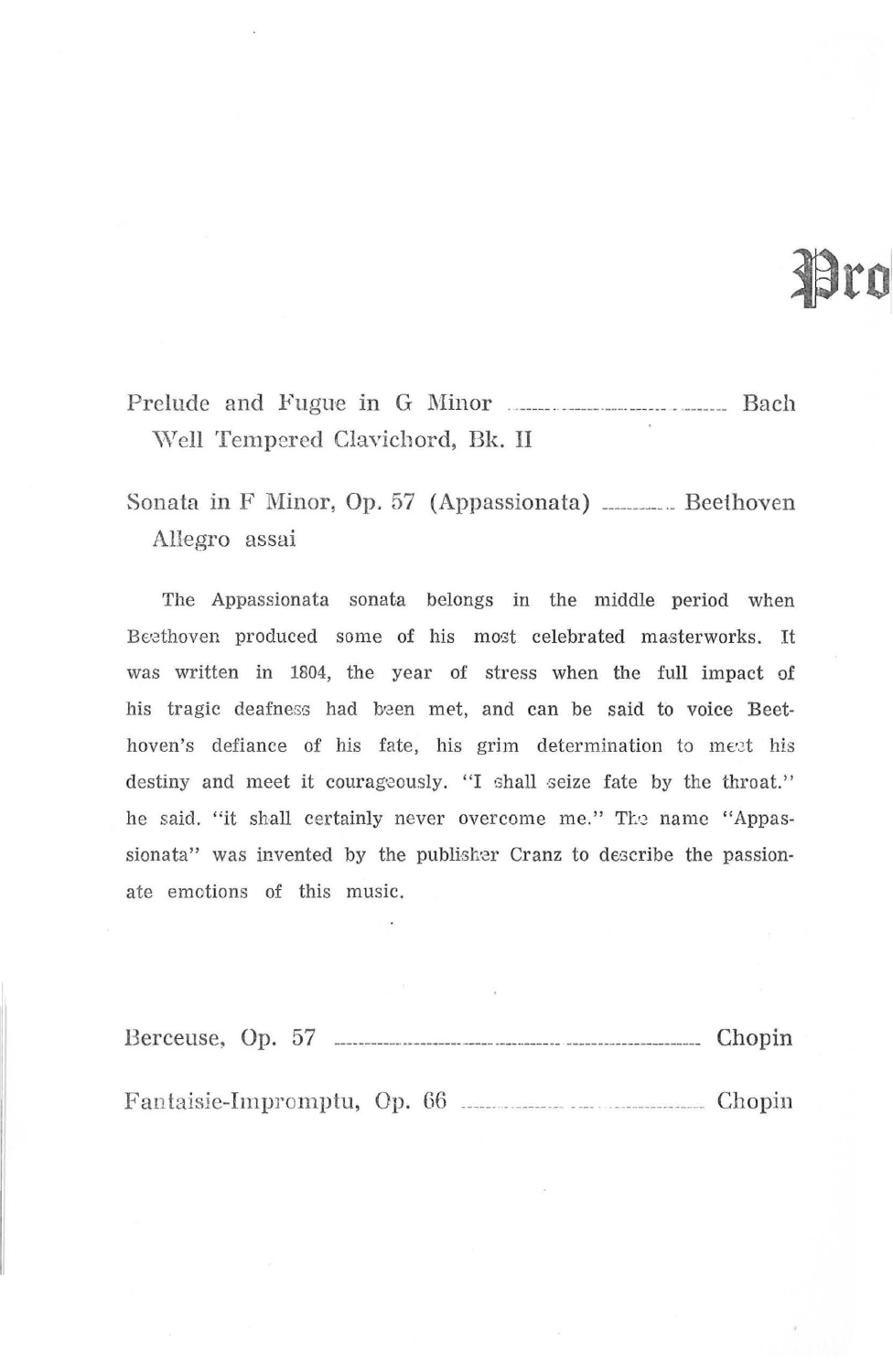### gram

Three Preludes \_\_\_\_\_\_\_\_\_\_\_\_\_\_\_\_\_\_\_\_\_\_\_\_\_\_\_\_\_\_\_\_\_ Kent Kennan Allegro Scherzando Lento Allegro con Fuoco

#### Concerto No. 1 in B Flat Minor, Op. 23 \_\_\_\_\_\_\_\_ Tchaikowsky Andante non troppo e molto maestoso

This concerto was written in 1874 and completely revised in 1889. It was dedicated to Hans Von Bulow who included it on his American tour and cabled that it received a magnificent ovation at its world premiere in Boston. The introduction to the first movement contains one of Tchaikowsky's best loved melodies. The main section concerns itself with two new ideas. The first is a lively, rhythmic melody which Tchaikowsky said he had heard blind Ukrainian beggars sing, and the second is a lyrical one sung by the horns and woodwind before being discussed by the piano. On the score of torrential spontaniety disciplined by an entirely adequate technique, this concerto is assured of immortality.

(Orchestral accompaniment played on the second piano by Miss Bowden)